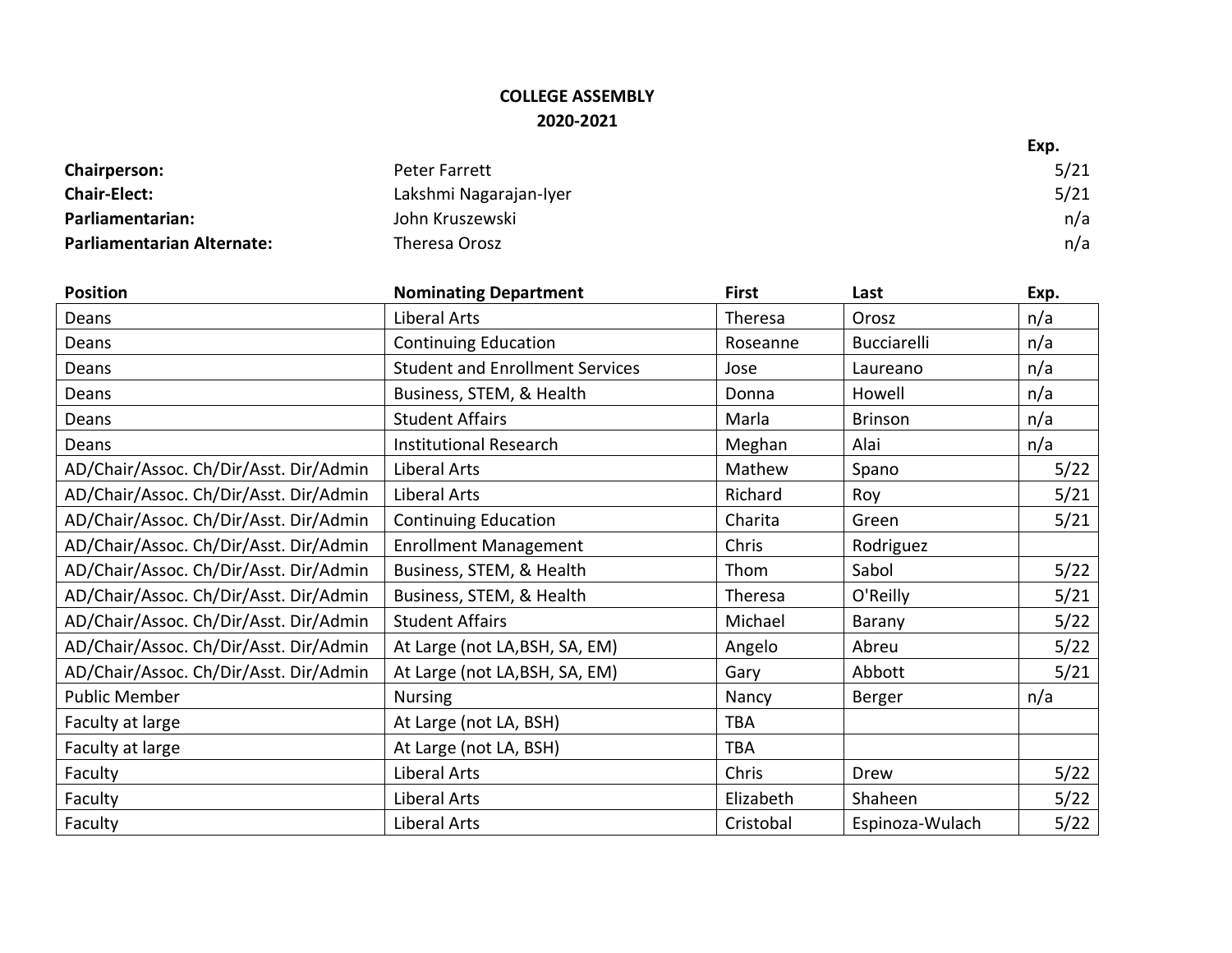| Faculty                | <b>Liberal Arts</b>          | Nicholas   | Archer          | 5/21 |
|------------------------|------------------------------|------------|-----------------|------|
| Faculty                | <b>Liberal Arts</b>          | <b>TBA</b> |                 |      |
| Faculty                | <b>Liberal Arts</b>          | <b>TBA</b> |                 |      |
| Faculty                | Liberal Arts                 | <b>TBA</b> |                 |      |
| Faculty                | <b>Liberal Arts</b>          | Daniel     | Markowicz       | 5/21 |
| Faculty                | Liberal Arts                 | Andrew     | Dzurisin        | 5/21 |
| Faculty                | Business, STEM, & Health     | Stefanie   | Rufo            | 5/22 |
| Faculty                | Business, STEM, & Health     | Keith      | <b>Bosler</b>   | 5/22 |
| Faculty                | Business, STEM, & Health     | Kellie     | Anderson        | 5/22 |
| Faculty                | Business, STEM, & Health     | Claire     | Condie          | 5/22 |
| Faculty                | Business, STEM, & Health     | Seonja     | Kim             | 5/21 |
| Faculty                | Business, STEM, & Health     | Lynn       | Tobin           | 5/21 |
| Faculty                | Business, STEM, & Health     | Kathy      | Costanzo        | 5/21 |
| Faculty                | Business, STEM, & Health     | Iryna      | Pavlyuk         | 5/21 |
| Faculty                | Business, STEM, & Health     | Mohit      | Nigam           | 5/21 |
| <b>Adjunct Faculty</b> | <b>Liberal Arts</b>          | Ashley     | Castiglia       | 5/21 |
| <b>Adjunct Faculty</b> | Liberal Arts                 | William    | Lipkin          | 5/21 |
| <b>Adjunct Faculty</b> | Business, STEM, & Health     | Stacy      | Onofrietti      | 5/21 |
| <b>Adjunct Faculty</b> | Business, STEM, & Health     | <b>TBA</b> |                 |      |
| <b>Support Staff</b>   | <b>Executive Council</b>     | Anny       | Lantigua Jaquez | 5/22 |
| <b>Support Staff</b>   | <b>Executive Council</b>     | Adrian     | Halton          | 5/22 |
| <b>Support Staff</b>   | <b>Executive Council</b>     | Theresa    | Varites         | 5/21 |
| <b>Support Staff</b>   | Police Dept.                 | Michael    | Ambroziak       | 5/22 |
| <b>Support Staff</b>   | Maint. and Non-Admin PD      | Felicia    | Conte           | 5/21 |
| <b>Students</b>        | Liberal Arts                 | Jason      | Chan            | 5/21 |
| <b>Students</b>        | Liberal Arts                 | Joysleen   | <b>Morales</b>  | 5/21 |
| <b>Students</b>        | Business, STEM, & Health     | Zeel       | Patel           | 5/21 |
| <b>Students</b>        | Business, STEM, & Health     | Delbert    | Kwarteng        | 5/21 |
| <b>Students</b>        | <b>Enrollment Management</b> | Elizaur    | Reyes           | 5/21 |

Revised 10/14/20